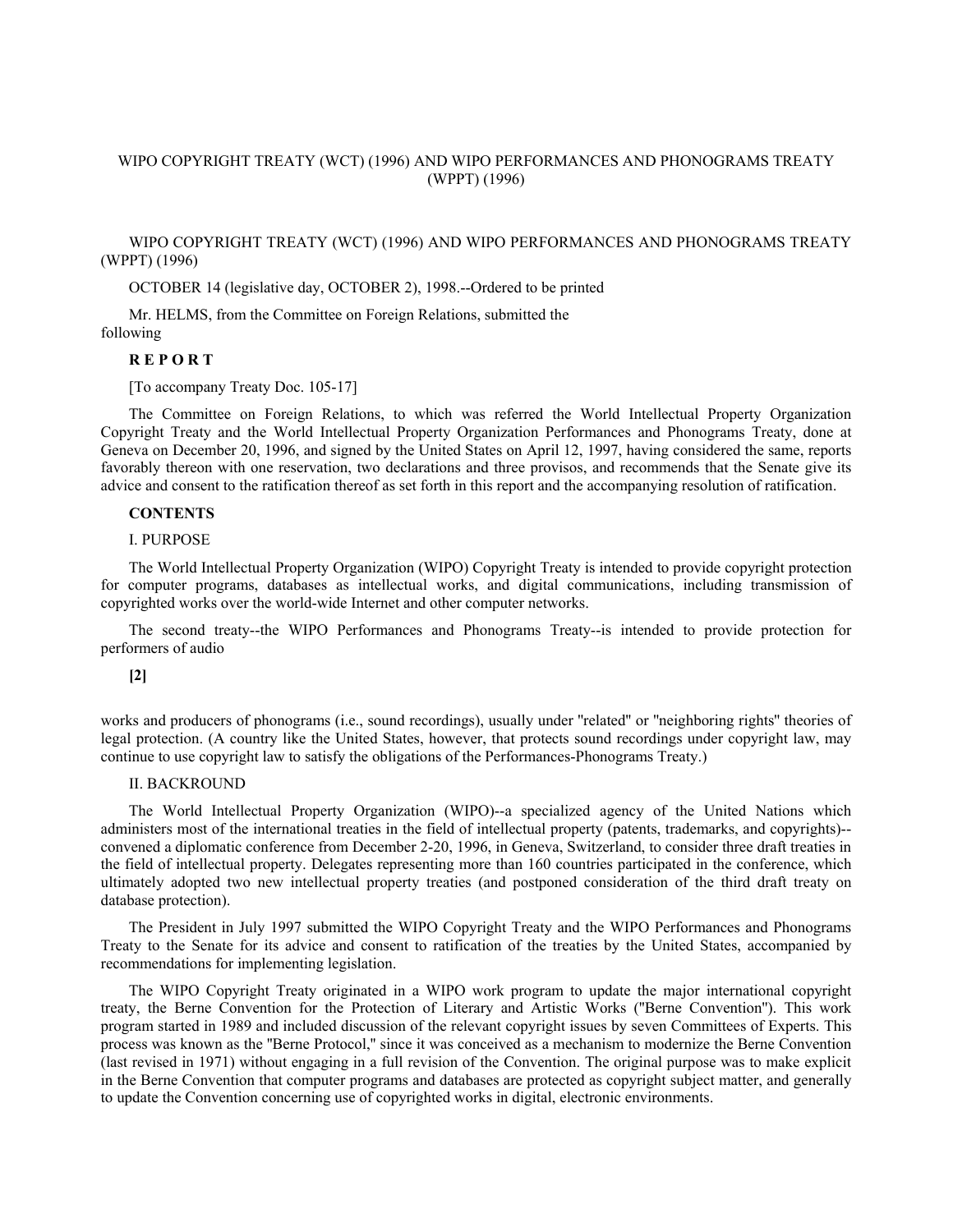Initially, the United States sought to have updated protection for sound recordings included in the ''Berne Protocol'' process. The European Union and many other countries strenuously resisted inclusion of sound recording protection because sound recordings are not copyright subject matter under their laws nor, they insisted, under the Berne Convention. The majority of countries protect sound recordings under so-called ''neighboring'' or ''related'' rights. The principal neighboring rights convention is the International Convention for the Protection of Performers, Producers of Phonograms and Broadcasting Organizations (known as the ''1961 Rome Convention'' or the ''Neighboring Rights Convention''). The United States is not a member of the 1961 Rome Convention on neighboring rights. The United States adheres to a more narrow sound recording treaty--the Convention for the Protection of Producers of Phonograms against Unauthorized Duplication of their Phonograms (''Geneva Phonograms Treaty'') (Geneva, 1971).

The European Union's viewpoint prevailed: the Berne Convention could not be the vehicle for improved international protection

# **[3]**

for sound recordings since a majority of Berne States do not protect sound recordings under copyright law. These countries were unwilling to change their theoretical basis for protecting sound recordings or agree to an optional interpretation that sound recordings are copyright subject matter under the Berne Convention.

Consequently, in 1992 a decision was made to split the Berne Protocol process into two phases: an update of copyright provisions, and the preparation of a possible ''new instrument'' (i.e., treaty) on the protection of the rights of performers and producers of phonograms. (''Phonograms'' is the international term commonly used to refer to protection of sound recordings). The issues relating to the ''new instrument'' were considered by six Committees of Experts. This dual copyright and ''new instrument'' work program culminated in adoption of two new treaties.

# III. SUMMARY

# A. THE WIPO COPYRIGHT TREATY

The WIPO Copyright Treaty is a special copyright agreement updating the Berne Convention. The treaty does not specify under which intellectual property law protection must be extended. Countries are free to legislate protection under copyright, neighboring rights, or possibly misappropriation theories of law.

The major policy issues that arose at the 1996 Diplomatic Conference in the case of the Copyright Treaty were: 1) the liability of on-line service providers and other communications entities that provide access to the Internet; and 2) the scope of the reproduction right as applied to copying of data transmitted over the Internet.

The Copyright Treaty issues were resolved by two, separate ''agreed statements'' of the participating States: 1) that mere provision of communications-Internet physical facilities (i.e., wires, telephone lines, modems, and other communications devices) does not constitute infringement; and 2) that existing Article 9 of the Berne Convention--the reproduction right-- applies to the use of works in digital form and that storage of a protected work in digital form in an electronic medium constitutes a reproduction. However, as part of a compromise, the actual article on the reproduction right was dropped from the Copyright Treaty.

The WIPO Copyright Treaty is a new treaty, but it also effectively updates the 1971 Paris version of the Berne Convention by providing strong links to the Berne Convention and by incorporating Berne articles by reference.

For countries already bound by the Berne Convention, the new Copyright Treaty is in the nature of a special agreement within the meaning of Article 20 of Berne. Under Article 20, such special agreements are permitted provided they improve protection for authors of copyrighted works or contain provisions not inconsistent with Berne obligations. The WIPO Copyright Treaty increases protection for authors.

Non-Berne countries may adhere to the new treaty only by agreeing to comply with the substantive articles of the 1971 Paris version of Berne, i.e., Articles 1-21 and the Appendix for Developing Countries. In effect, the WIPO Copyright Treaty legally binds non- Berne adhering countries to apply the Berne Convention, but such

# **[4]**

countries do not become dues-paying, voting members of the Berne Union.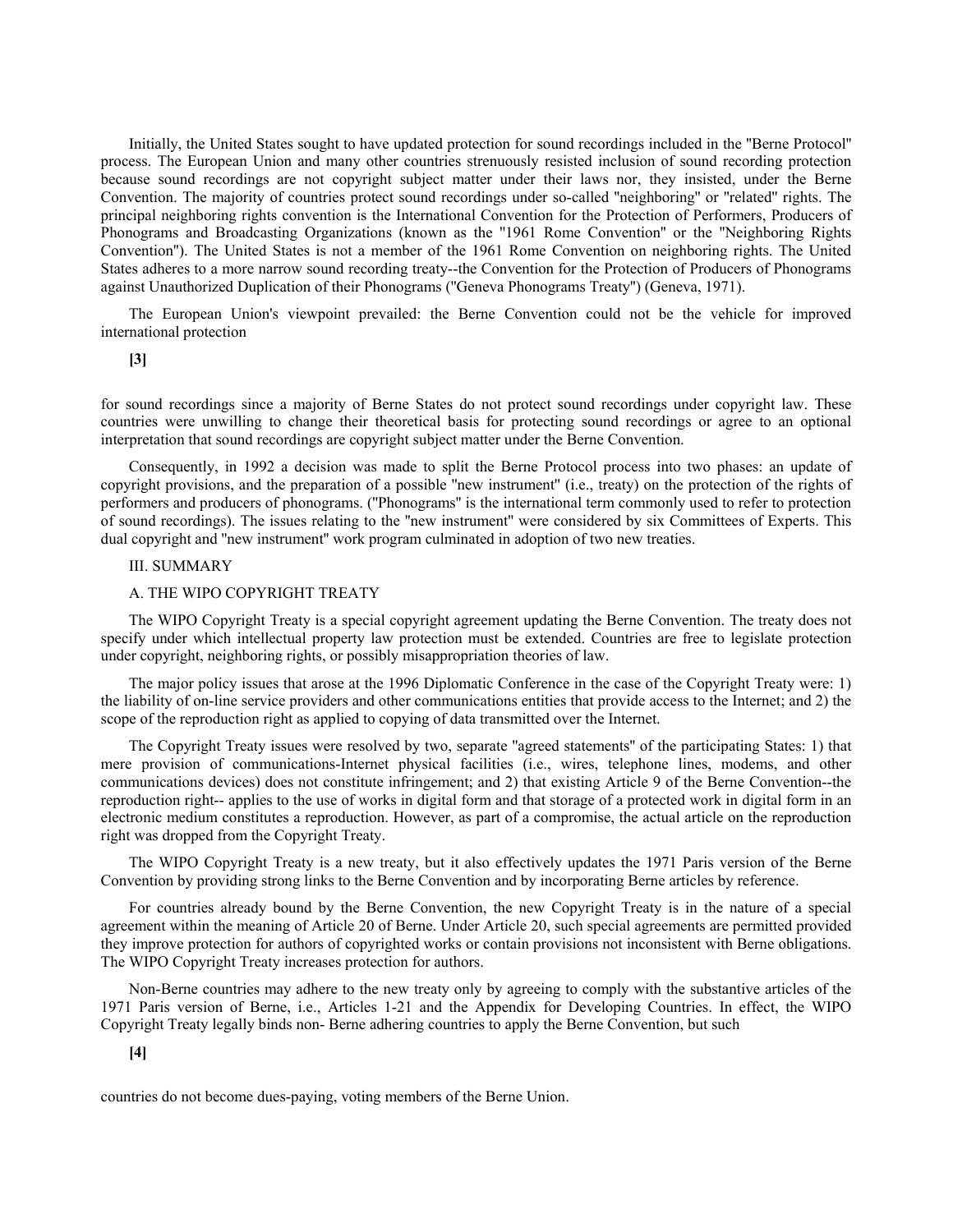In addition to requiring the adherents to comply with Berne's substantive articles, Article 3 of the new treaty explicitly incorporates Berne Articles 2-6n1 and requires application of Article 18. Berne Article 18 essentially requires some form of retroactive protection (perhaps pursuant to a bilateral agreement) for works that entered the public domain of a new member before adherence to the Berne Convention, but remain under copyright in the country of origin.

#### *1. Subject Matter Provisions*

*Computer programs.* The treaty makes clear that computer programs are protected as literary works under Article 2 of the Berne Convention, whatever may be the mode or form of their expression (Art. 4).

*Databases.* The treaty makes clear that the parties must accord copyright protection to databases that constitute ''intellectual creations,'' i.e., works in which the selection or arrangement of the content is the result of intellectual effort. The compilation of the content (or data) is protected as copyright subject matter, but protection does not extend to the content itself (unless the content is independently a work of the intellect, in which case it enjoys a separate copyright) (Art. 5).

# *2. New or Clarified Exclusive Rights*

*Reproduction right: No new Treaty article.* The most contentious copyright issue at the WIPO Diplomatic Conference related to a draft article dealing with the reproduction right and its application to digital or electronic formats. Internet service providers, telephone companies, and other telecommunications entities generally objected to application of the reproduction right to indirect or temporary copying by computers transferring files on the Internet and other computer networks. In the end, draft Article 7 on the reproduction right was dropped entirely from the text of the Copyright Treaty. The Diplomatic Conference, however, adopted an ''agreed statement'' concerning the existing Article 9 of Berne.

*Public distribution right.* Authors enjoy the exclusive right of authorizing the making available to the public of copies of their works (Art. 6(1)). The Treaty permits, but does not obligate, the parties

**[5]**

to limit the public distribution right by the ''first sale'' or ''exhaustion of rights'' doctrines.

*Rental right.* Authors of computer programs, cinematographic works, and works embodied in phonograms (which works are determined by national law in the case of phonograms) enjoy a generally exclusive right of authorizing the commercial rental of these works (Art. 7(1)).

There are three exceptions to the exclusive right. (i) In the case of computer programs, the right does not apply where the program itself is not the essential object of the commercial rental. (ii) In the case of cinematographic works, the right does not apply unless commercial rental in a given country has led to widespread unauthorized reproduction of copies, which materially impairs the right of reproduction. (iii) As a concession to Japan, if a country's law in effect on April 15, 1994 (the date the GATT Agreement was adopted) provides only a right of equitable remuneration for rental of works in phonograms, that remuneration right satisfies the Treaty obligation as long as there is no ''material impairment'' of the exclusive right of reproduction.

*Public communication right.* Authors enjoy the exclusive right generally of authorizing any communication to the public by wire or wireless means, if the public can access the communication at different times and places (Art. 8). In effect, this amounts to a transmission right, which extends to digital on-line and interactive communications, as well as analog communications. The reference to individual choice of reception is intended to exclude broadcasting, a right which remains governed by the existing Berne Convention. Also, the public communication right of the new Treaty explicitly cannot prejudice the existing public performance, broadcasting, and communication rights of authors as set out in Berne Articles 11(1)(ii), 11*bis*(1)(i) and (ii), 11*ter*(1)(ii), 14(1)(ii) and 14*bis*(1).

### *3. Limitations on Rights*

In addition to the limitations to the exclusive rights expressed in the grant of the right, the Copyright Treaty permits two general limitations on the rights.

Article 2 provides that ''[c]opyright protection extends to expressions and not to ideas, procedures, methods of operation or mathematical concepts as such.'' This limitation on the scope of copyright reflects the well-settled principle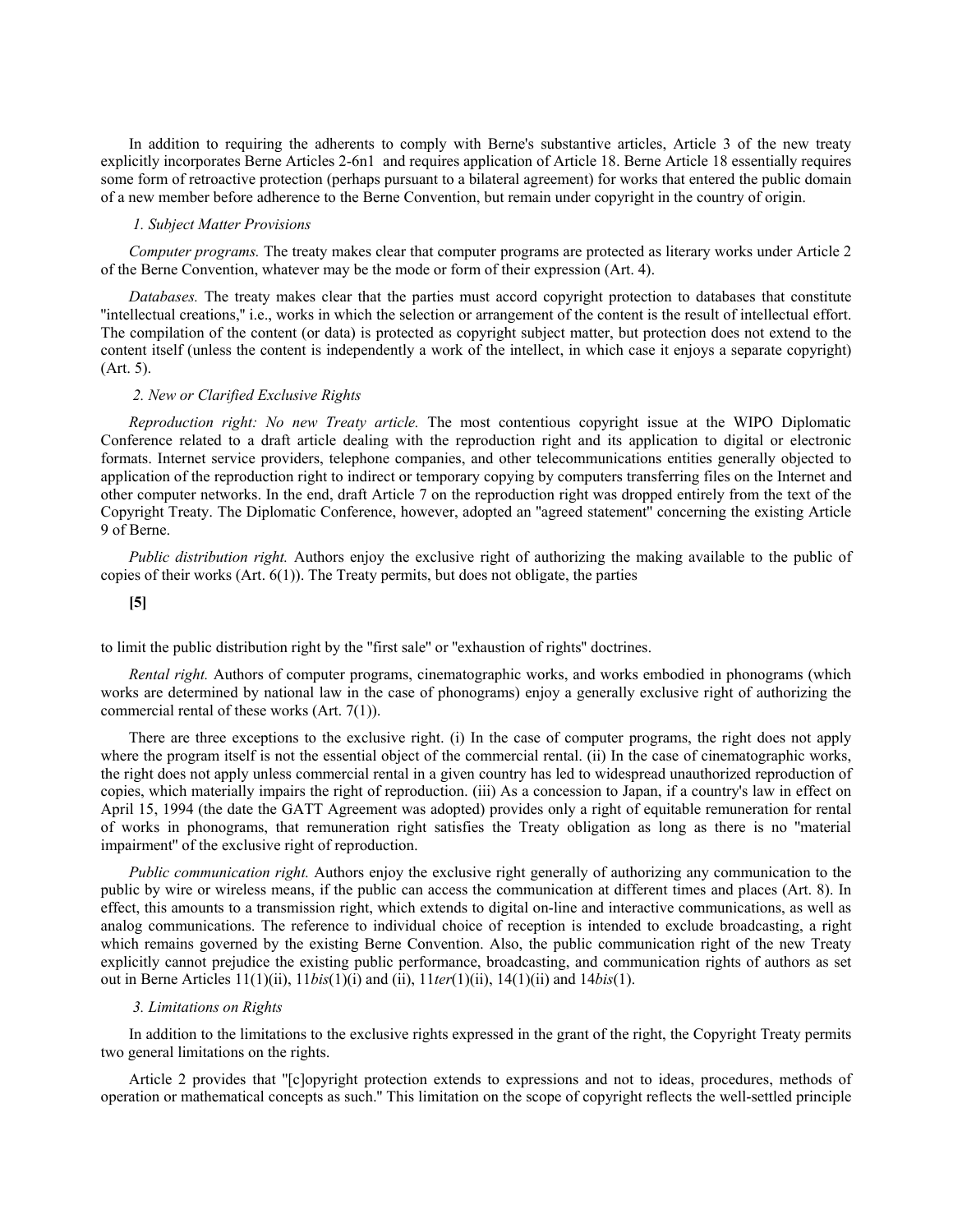known as the ''idea-expression dichotomy''--copyright protects against copying of original expressions but does not inhibit copying of the ideas, concepts, methods, etc. embodied in the expression of the idea, concept, or method.

Article 10 allows each Contracting Party to legislate limitations or exceptions to the Treaty rights ''in certain special cases that do not conflict with a normal exploitation of the work and do not unreasonably prejudice the legitimate interests of the author.'' This general limitation would presumably justify the limitations and exceptions of existing United States law and would permit additional limitations or exceptions that do not conflict with the normal market for a work and do not ''unreasonably'' harm the interests of the author.

The Diplomatic Conference also adopted an ''agreed statement'' concerning Article 10 that has three main points. Contracting Parties

## **[6]**

may extend into the digital environment any existing limitations and exceptions that have been considered acceptable under the Berne Convention. They may also devise new exceptions and limitations ''that are appropriate in the digital network environment.'' Finally, the Conference expressed an ''understanding'' that Article 10(2) of the Copyright Treaty ''neither reduces nor extends the scope of applicability of the limitations and exceptions permitted by the Berne Convention.''

### *4. Term of Protection for Photographs*

Only one article of the Copyright Treaty deals with duration of protection. Article 9 obligates a Contracting Party generally to apply the standard term of life of the author plus 50 years to protection for photographic works. (The term of copyright for works other than photographs would remain controlled by Article 7 of the Berne Convention. The standard term is life of the author plus 50 years after his or her death.) This provision improves the protection accorded photographs under the Berne Convention, which permits a term as short as 25 years.

#### *5. Enforcement of Rights*

The Berne Copyright Convention traditionally has not included detailed provisions regarding enforcement of rights. The 1996 Diplomatic Conference considered proposals to include detailed enforcement provisions in the Copyright Treaty, either as an Annex to the treaty or by reference to the enforcement articles of the 1994 GATT Agreement on Trade-Related Aspects of Intellectual Property (TRIPS Agreement). In the end, the Diplomatic Conference rejected both proposals in favor of a brief enforcement article that makes no reference to the provisions of the TRIPS Agreement.

Article 14 requires Treaty adherents to ensure that enforcement procedures exist under domestic law to permit ''effective action against any act of infringement of rights covered by this Treaty, including expeditious remedies'' to deter future infringements. Paragraph (1) of Article 14 expresses the general obligation of Contracting Parties ''to undertake to adopt ... the measures necessary to ensure the application of this Treaty.''

### *6. Retroactive Application*

Article 13 of the Copyright Treaty binds adherents to apply the provisions of Article 18 of the Berne Convention, which, in essence, requires some form of retroactive protection for works that might have fallen into the public domain of the new member of the Treaty but remain under copyright in the country of origin.

#### *7. Technological Measures*

The Copyright Treaty in Article 11 establishes a new kind of legal protection for authors. Treaty adherents shall provide ''adequate and effective legal protection and effective legal remedies against the circumvention of effective technological measures'' (that is, protection against devices or services that defeat anti-copying technologies). The obligation is expressed in general language and leaves the details of protection to national law.

# **[7]**

# *8. Rights Management Information*

Pursuant to Article 12, Treaty adherents must provide ''adequate and effective legal remedies against any person knowingly performing'' prohibited acts relating to the removal or alteration of electronic rights management information.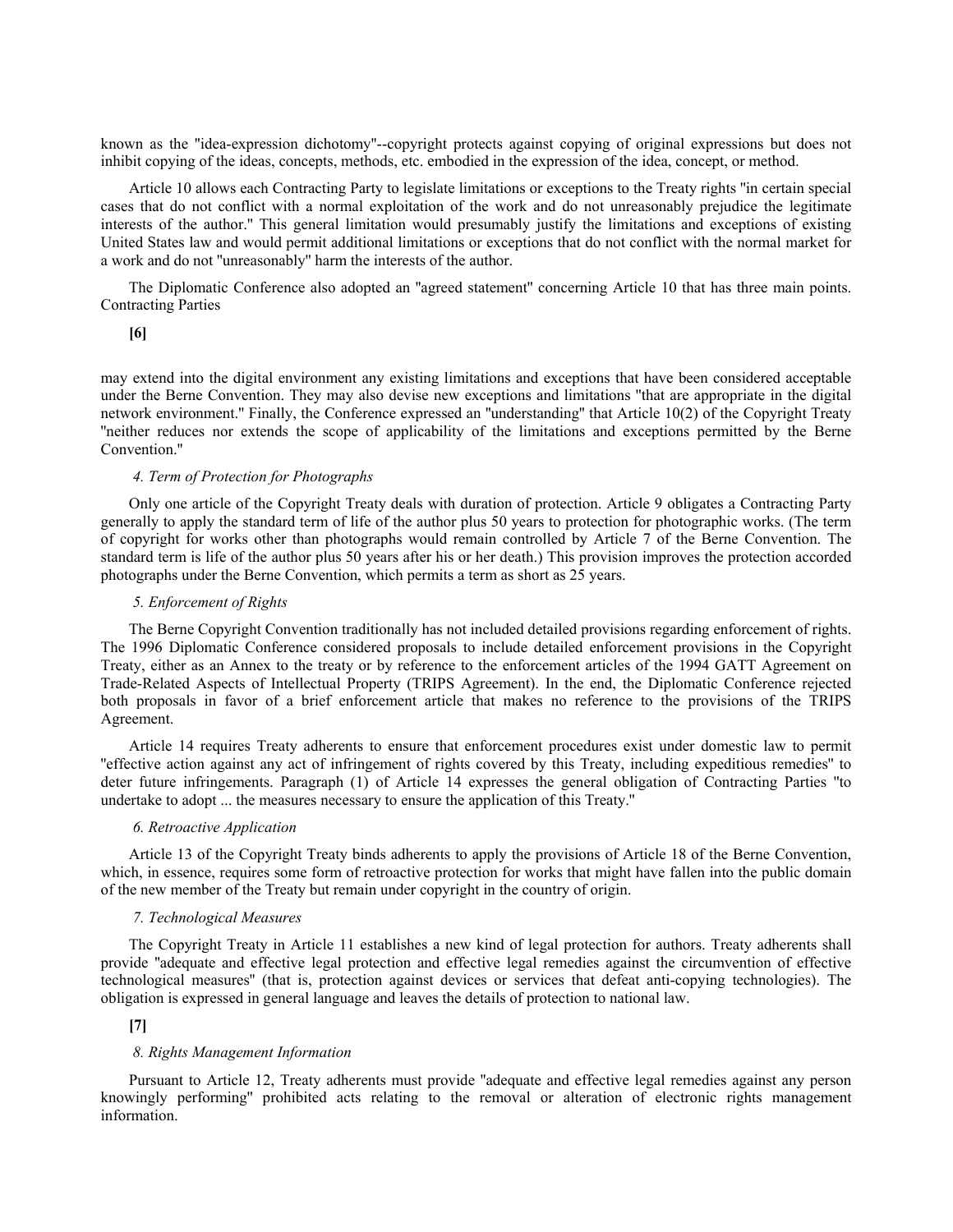This obligation extends only to rights management information in electronic form. By implication, the remedies could be criminal or civil. In the case of civil remedies, protection should apply against someone who has reasonable grounds to know that he or she has engaged in a prohibited act.

''Rights management information'' (RMI) means information that identifies the work, the author, the rights holder, or discloses terms and conditions concerning use of the work. The intent is to facilitate widespread use of this information by rights holders in order to make licensing of works, or permission to use works, more readily available to the public.

The Diplomatic Conference adopted an ''agreed statement'' concerning the interpretation of Article 12. First, the Conference expressed an ''understanding'' that the reference to ''infringement of any right covered by this Treaty or the Berne Convention'' encompasses both exclusive rights and rights of remuneration. As a second ''understanding,'' the Conference stated the Contracting Parties will not use Article 12 to devise or implement RMI systems that would have the effect of imposing formalities, prohibiting the free movement of goods, or impeding the enjoyment of rights under the Treaty.

# *9. Administrative Provisions*

Any member State of the World Intellectual Property Organization may become a party to the Copyright Treaty (Art. 17). The Treaty enters into force three months after 30 States ratify or accede to it (Art. 20). No reservations are permitted, that is, a country must accept the obligations of the entire treaty and cannot decline to be bound by certain provisions (Art. 22).

Article 15 establishes an ''Assembly'' of the member States that provides some organizational structure for dealing with future questions about maintenance, development, or revision of the Treaty (Art. 15). The Assembly meets in regular session once every two years upon convocation by the Director General of WIPO.

The International Bureau of WIPO performs any administrative tasks concerning the Treaty (Art. 16).

#### B. THE WIPO PERFORMANCES AND PHONOGRAMS TREATY

The WIPO Performances and Phonograms Treaty is a new treaty, which has a few links to the existing 1961 Rome Convention. In contrast, however, to the approach taken in the WIPO Copyright Treaty (where adherents must apply the substantive articles of the 1971 Paris Act of the Berne Convention), adherents to the Performances-Phonograms Treaty are not required to apply the 1961 Rome Convention, unless they are already members of that convention.

Adherents to the Performances-Phonograms Treaty are required to promise that its provisions ''shall in no way affect the protection of copyright in literary and artistic works,'' (Art. 1(2)) nor have any

# **[8]**

connection with or prejudice any rights and obligations under any other treaties (Art. 1(3)).

The Diplomatic Conference also adopted an agreed interpretation with reference to Article 1 concerning the relationship between rights in phonograms under the Treaty and copyright in works embodied in the phonograms. The States agreed that where permission to use a phonogram is needed from both the author of a work embodied therein and a performer or producer, the need to obtain the author's permission does not cease to exist because permission is also required from the performer/producer, and vice-versa. This interpretative understanding merely confirms that copyright rights and related rights are separate and may be held by different rights holders. Where there are different rights holders, permission from one is not sufficient to authorize use of the phonogram.

The Performances-Phonograms Treaty creates new rights for performers and producers of sound recordings without specifying the theory of law under which the rights are enjoyed. That is, a country may provide the protection specified in the Treaty under ''related'' or ''neighboring'' rights, under copyright, or a *sui generis* law.

If existing patterns of protection for sound recordings are maintained, the majority of the countries will extend protection through related rights laws. The United States presumably will continue to rely upon copyright law as the primary vehicle for sound recording protection, supplemented by criminal penalties for knowing infringements for purposes of commercial gain. In addition to federal law, the United States may rely in part on state statutory and common law protection to satisfy some treaty obligations.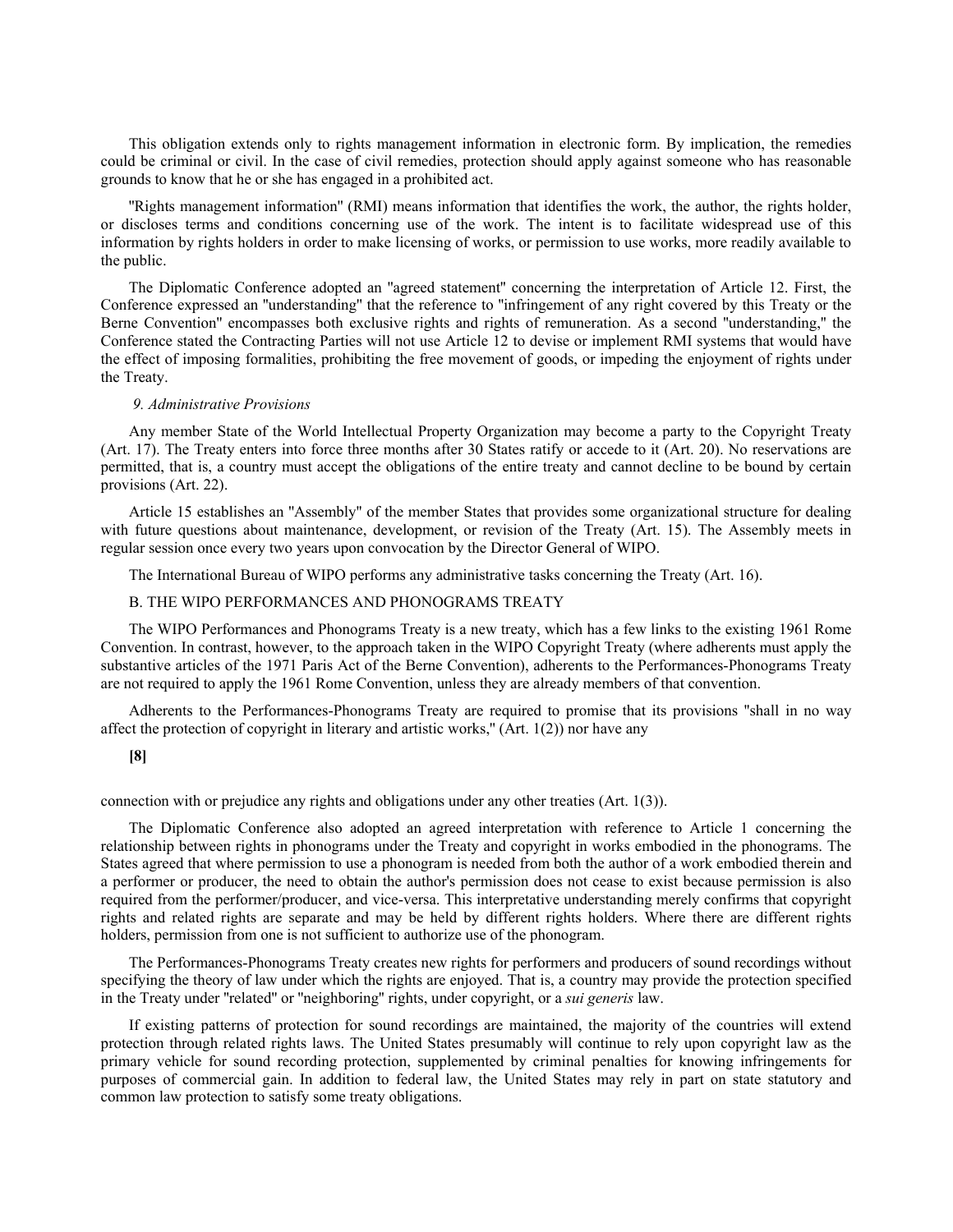## *1. National Treatment*

Article 4 of the Treaty obliges a Party to accord the same treatment to foreigners that the Party accords to its own nationals with regard to the exclusive rights specifically granted and the right to equitable remuneration provided by Article 15, except where a reservation is made concerning the remuneration right of Article 15. In that case, other countries are not bound to grant a right of equitable remuneration for the broadcast or communication to the public of phonograms (in essence, the public performance of sound recordings) to the nationals of the country invoking the reservation. Other than in the case of this exception, foreigners must be granted the same rights as citizens (nationals).

The national treatment article represents an enhanced level of international protection for sound recordings since the 1961 Rome Convention permitted several reservations rather than just one reservation.

## *2. Beneficiaries of Protection*

Performers and producers of phonograms who are nationals of other Parties to the Treaty must be accorded the protection granted by the Treaty (Art. 3(1)).

The term ''national'' means those phonogram performers/ producers who meet the eligibility criteria of the 1961 Rome Convention based on the legal fiction that all members of the Performances-Phonograms Treaty are also members of the 1961 Rome Convention (Art. 3(2)). If a reservation has been made under Rome Article 5(3)

# **[9]**

that a State will not apply either the criterion of publication or the criterion of fixation to establish eligibility of a producer, then Article 3(3) of the Performances and Phonograms Treaty permits a similar declaration for purposes of this Treaty. The Executive requested such a reservation for the United Sates.

### *3. Term of protection*

The rights of performers and producers of phonograms must be protected generally for a minimum of 50 years computed from first fixation of the sounds in a phonogram (Art. 17).

The fixation criterion always applies in computing the term for performers (because a primary right of a performer is to authorize the first fixation of the performance in a phonogram).

In the case of producers, the 50-year term is computed from the year of publication, if the phonogram is published. If the phonogram is not published, the 50-year term for producers is computed from first fixation.

## *4. Exclusive rights*

Performers and producers of phonograms generally enjoy the same exclusive rights under the Performances-Phonograms Treaty except that i) performers are granted moral rights and rights in unfixed performances but producers are not, and ii) technically speaking, performers are granted rights in their performances and producers are granted rights in their phonogram, that is, in the fixation of the sounds.

For clarity's sake, the Treaty sets forth performers' moral rights, their right in unfixed performances, and performers' rights of reproduction, public distribution, commercial rental, and making available to the public of fixed performances by wire or wireless means, in a separate Chapter II of the Treaty (comprising Articles 5 through 10 inclusive).

Producers are not granted moral rights or rights in unfixed performances. Producers' rights of reproduction, public distribution, commercial rental, and making available to the public of a phonogram by wire or wireless means, are set forth in a separate Chapter III of the Treaty (comprising Articles 11 through 14 inclusive).

These above-mentioned rights may be exercised separately by performers and producers. Permission from both the performer and the producer must be obtained for a third-party to reproduce, distribute, rent, or make available a phonogram (subject of course to any limitations on these rights legislated pursuant to Article 16).

*Moral rights of performers.* Independent of their economic rights, performers must be accorded the ''moral rights'' generally to be named as the performer and to object to any distortion or other modification of the performance that prejudices the performer's reputation (Art. 5).

The moral right applies both to live performances and to performances fixed in a phonogram.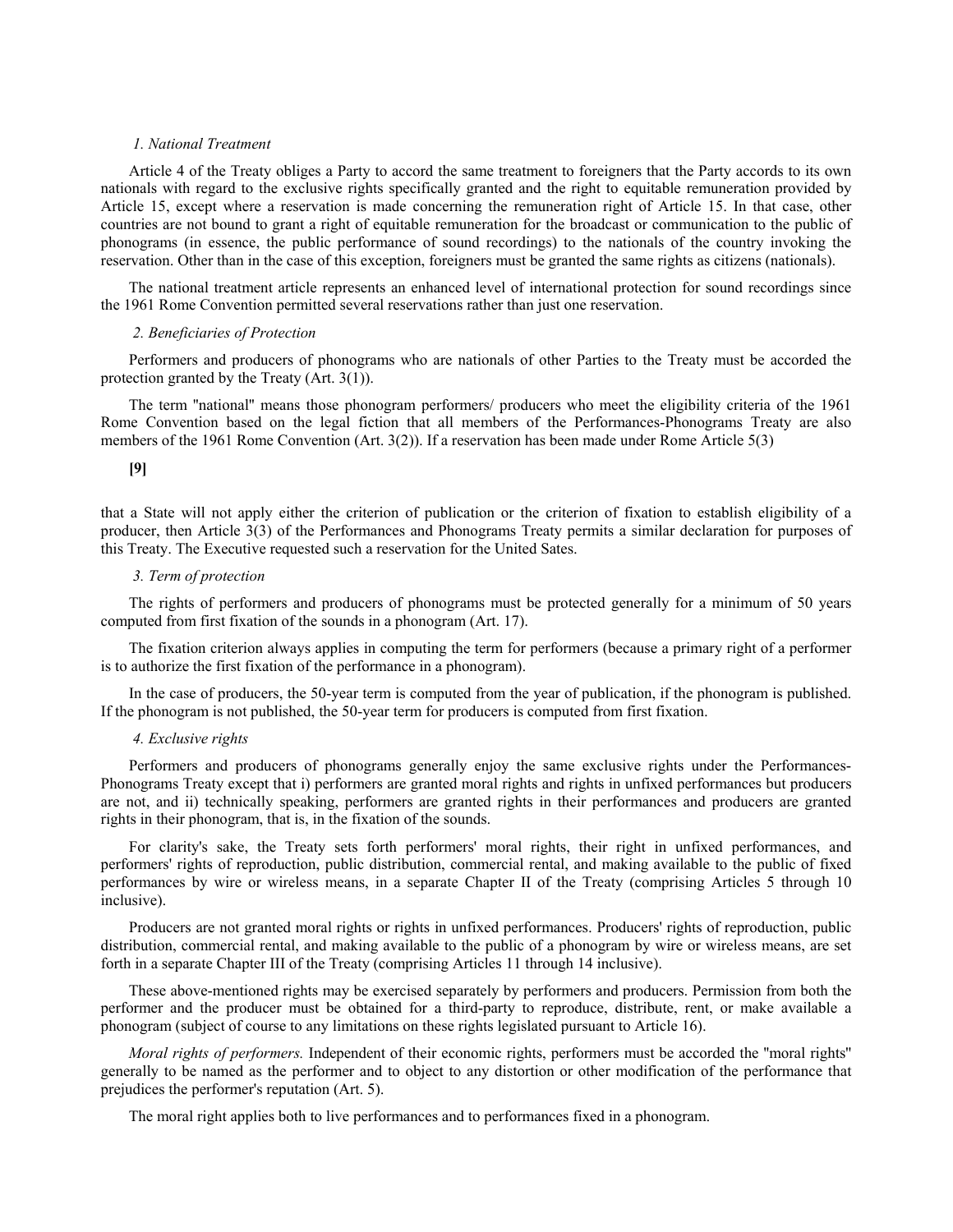After the death of the performer, the moral right must generally be maintained at least until expiration of the performer's economic rights. The post mortem moral rights can be exercised by persons or institutions authorized by the national law of the country where

**[10]**

protection is claimed. As an exception, however, those States, whose law at the time of ratification or accession to the Treaty does not maintain all of the moral rights after the death of the performer, are permitted to terminate some of the rights on the death of the performer (Art. 5(2)).

The details of moral rights protection are left to the national law of the country where protection is claimed (Art. 5(3)). This deference to national law may allow the United States to rely upon a patchwork of existing state laws and the federal trademark law as the legal basis for satisfying the Treaty obligation, without enacting new federal legislation.

*Performers' right in unfixed performances.* Performers, but not producers, are granted rights under the Treaty in ''unfixed performances.'' This economic right basically means that performers have the right to authorize the first fixation of their performances. They also have the right to authorize the first broadcast or communication to the public of their unfixed performances (Art. 6).

This right is in addition to the qualified remuneration right of Article 15 to share in payments for the broadcast or public communication of ''commercially published'' phonograms.

The remaining exclusive rights apply to performances ''fixed'' in phonograms. Performers and producers have separate rights of reproduction, public distribution, commercial rental, and making available to the public by wire or wireless means.

*Reproduction right.* The reproduction right applies to direct or indirect reproduction in any manner or form of the fixed performance or the phonogram.

The Diplomatic Conference adopted an agreed interpretation of the reproduction right in Article 7 (performer's right) and Article 11 (producer's right), and of the limitations permitted by Article 16. The statement says that the Treaty's reproduction rights ''fully apply in the digital environment, in particular to the use of performances and phonograms in digital form. It is understood that the storage of a protected performance or phonogram in digital form in an electronic medium constitutes a reproduction within the meaning of these Articles.''

*Public distribution right.* Performers and producers enjoy the exclusive right of authorizing the making available to the public of copies (Arts. 8(1) and 12(1)). Like the WIPO Copyright Treaty, the Performances-Phonograms Treaty permits, but does not require, the States to limit the distribution right by the ''first sale'' or ''exhaustion of right'' doctrines (Art. 8(2)).

The Diplomatic Conference adopted an agreed interpretation concerning the word ''copies'' and the phrase ''original and copies" where they appear in Articles  $2(e)$  (definition of "publication"); Articles 8 and 12 (distribution rights); and Articles 9 and 13 (rental rights). ''As used in these Articles, the expressions 'copies' and 'original and copies,' being subject to the right of distribution and the right of rental under the said Articles, refer exclusively to fixed copies that can be put into circulation as tangible copies.'' (Agreed Statement Concerning Articles 2(e), 8, 9, 12, and 13).

*Commercial rental right.* Performers and producers enjoy a generally exclusive right of authorizing the commercial rental of phonograms (Arts. 9(1) and 13(1)). This right, however, is subject

# **[11]**

to qualification as a mere right of remuneration if on April 15, 1994, (the date the Uruguay Round Agreements under the 1994 General Agreement on Tariffs and Trade (GATT) were adopted) a country granted only a remuneration right for phonogram rentals (Art. 9(2)).

The possibility of a mere remuneration right for rentals is a concession to Japan, primarily, because their national law provides only a right of remuneration for rental of phonograms. The Treaty contains the further condition that such a country may maintain the remuneration right provided there is no ''material impairment'' of the reproduction right.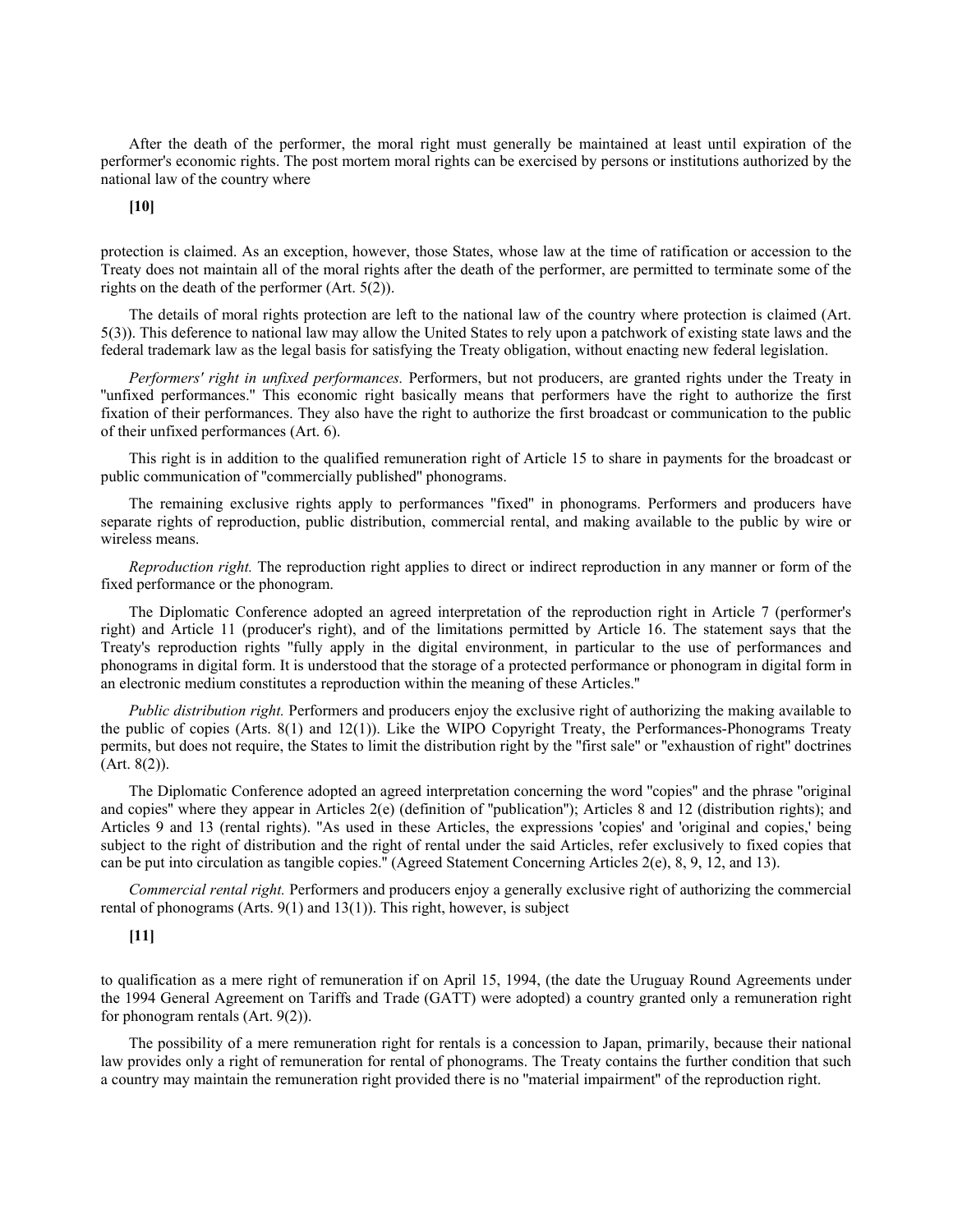*Making available right.* Performers and producers enjoy the exclusive right of authorizing ''the making available to the public'' of phonograms ''by wire or wireless means, in such a way that members of the public may access them from a place and at a time individually chosen by them.'' (Arts. 10 and 14).

This "public availability" right is in essence an interactive, on-demand public transmission right. It will apply to interactive and subscription methods of transmitting phonograms to the public, including dissemination via computer networks and other electronic means. A principal difference between the Articles 10 and 14 ''public availability'' right and the Articles 8 and 12 ''public distribution'' right is that the latter applies to distribution of copies of phonograms; the former applies to transmissions.

The existence of these separate articles, together with the somewhat ambiguous statement of the reproduction right, is arguably consistent with a view that, at the international level, public transmission of phonograms via computer networks does not amount to a public distribution of the phonograms. The validity of this viewpoint will be tested by the consensus that may develop on the meaning and legal force of the agreed statement concerning the reproduction right of Articles 7 and 11. In its domestic copyright proposals relating to the transmission of copyrighted works on computer networks, the Clinton Administration has taken the position that United States copyright law should be amended to equate public transmission with public distribution.

#### *5. Remuneration Right for Broadcasts and Communications to the Public*

Two other Treaty rights are set forth in Chapter IV of the Performances-Phonograms Treaty, which is denominated ''common provisions.'' These are the rights of broadcasting and communication to the public for the direct or indirect use of phonograms published commercially. These rights are not strictly ''exclusive'' rights because they are subject to a mere right of equitable remuneration (Article 15(1)). That is, the rights holders cannot prohibit the use; the rights holders are at best entitled to compensation. Moreover, unlike the exclusive rights, these rights are subject to a single payment. The performers and producers share in the single payment, but have no separate rights to payment.

''Broadcasting'' is defined as the wireless transmission for public reception of sounds or images and sounds, including transmission by satellite. The term also includes transmission of encrypted signals where the broadcasting organization provides, or consents to

## **[12]**

the provision of, decryption devices to the public (Art.  $2(f)$ ). The definition applies both to television and radio broadcasts.

''Communication to the public'' means transmission to the public of sounds by any medium other than broadcasting  $(Art. 2(g))$ .

National law may provide that either the performer, the producer, or both may claim the payment. In the absence of a contractual agreement between the performers and the producers, the national law may regulate the terms for sharing the single payment (Art. 15(2)).

Also, in a provision that permits a reservation on broadcasting-public communication rights, the Treaty allows a party to declare by notification to the Director General of WIPO that it will extend these rights i) ''only in respect of certain uses,'' ii) ''that it will limit their application in some other way,'' or iii) ''that it will not apply these provisions at all.'' (Art. 15(3)). In his Transmittal Message to the Senate, the President has requested that the Senate give its consent to United States ratification of the WIPO Performances and Phonograms Treaty, while invoking the permissible reservation to the broadcasting right. If this reservation is invoked, the member State has the freedom to apply these rights to narrowly defined uses, to establish a compulsory licensing mechanism, or not grant *any* rights concerning broadcasts and communications to the public of phonograms.

The Treaty specifies that where phonograms are made available to the public by wire or wireless means in a way that permits individual access, those phonograms ''shall be considered as if they had been published for commercial purposes.'' (Art. 15(4)).

Although a reservation is possible on the broadcasting-public communication rights, no reservation is possible on the ''public availability'' right of Articles 10 and 14. This means member States must provide exclusive rights where the transmission is made available on an interactive or on-demand basis. The States can elect, however, not to extend any rights to traditional broadcasts or to non-interactive public performances of phonograms (subject to the right of the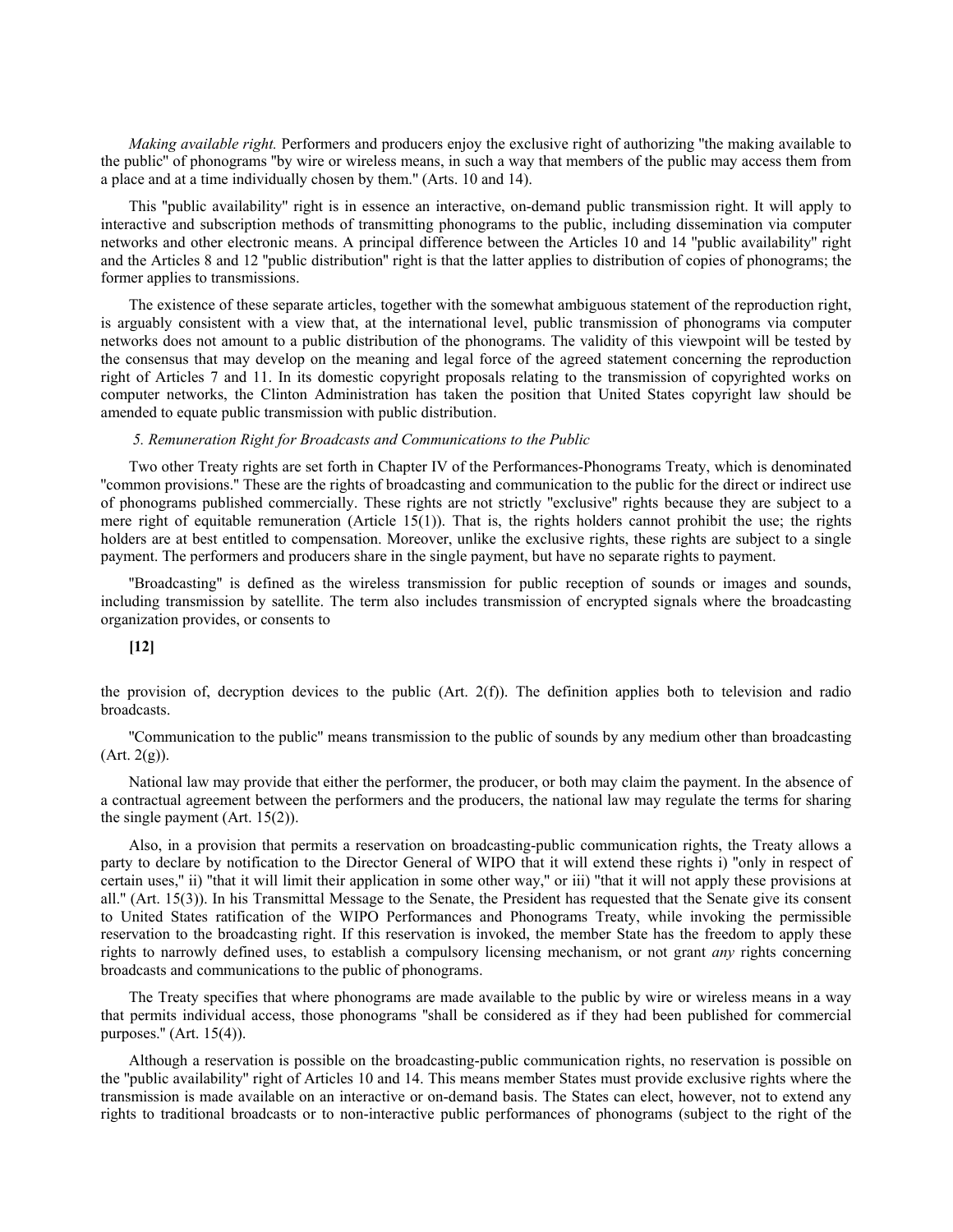performer under Article 6 to authorize the broadcast or public communication of unfixed performances). That is, the Treaty requires protection of performers against unauthorized broadcast of a live performance, but does not require protection for performers or producers against non-interactive broadcasts of phonograms (sound recordings).

The Diplomatic Conference adopted two agreed statements concerning Article 15. One statement simply recognizes the reality that the delegations to the Conference ''were unable to achieve consensus on differing proposals... without the possibility of reservations, and have therefore left the issue to future resolution.'' The second statement expresses an understanding that, even though Article 15 ordinarily applies only to commercially published phonograms, member States are not prevented from granting broadcasting-public communication rights in recordings of folklore where the phonograms have not been published for commercial gain.

# **[13]**

### *6. Limitations on Rights*

The Performances-Phonograms Treaty permits limitations to the rights granted on the same basis as the WIPO Copyright Treaty. Any limitations or exceptions applied to copyright owners of literary and artistic works may be applied to performers and producers of phonograms (Art. 16(1)).

Member States may also legislate limitations or exceptions to the Treaty rights in ''certain special cases which do not conflict with a normal exploitation of the performance or phonogram and do not unreasonably prejudice the legitimate interests of the performer or of the producer of phonograms.'' (Art. 16(2)).

The Diplomatic Conference also adopted an agreed statement to Article 16 that incorporates the Copyright Treaty's agreed statement interpreting its Article 10. This is done by stating that Article 10 of the Copyright Treaty applies *mutatis mutandis* (that is, in the same way) also to Article 16 of the Performances-Phonograms Treaty. The statement has three main points: (i) Member States may extend into the digital environment any existing limitations and exceptions that have been considered acceptable under the Berne Copyright Convention; (ii) the States may also devise new exceptions and limitations appropriate to the digital network environment; and (iii) Article 10(2) of the Copyright Treaty neither reduces nor extends the scope of limitations permitted by the Berne Copyright Convention.

### *7. Enforcement of Rights*

The international copyright and related rights conventions have not traditionally included detailed provisions regarding enforcement of rights. The 1996 Diplomatic Conference considered proposals to include detailed enforcement provisions in the WIPO Copyright and Performances-Phonongrams treaties, either as an Annex or by reference to the enforcement articles of the 1994 GATT Agreement on Trade-Related Aspects of Intellectual Property (''TRIPS Agreement'').

In the end, the Diplomatic Conference rejected both of the detailed proposals in favor of a brief enforcement article that makes no reference to the TRIPS enforcement provisions.

Article 23 requires Treaty adherents to ensure that enforcement procedures exist under domestic law to permit ''effective action against any act of infringement of rights covered by this Treaty, including expeditious remedies'' to deter future infringements (Art. 23(2)). Paragraph (1) of Article 23 expresses the general obligation to ''undertake to adopt... the measures necessary to ensure the application of this Treaty.''

## *8. Retroactive Application*

Adherents to the Performances-Phonograms Treaty are bound to apply Article 18 of the Berne Convention, *mutatis mutandis*, to extend retroactive protection to the rights of performers and producers of phonograms (Art. 22(1)), except that a Member State can elect not to extend retroactive protection to the moral rights of performers for performances which occur before the State becomes bound by the Treaty (Art. 22(2)).

# **[14]**

This incorporation by reference of Berne Article 18 means, in essence, that Member States must provide some form of retroactive protection for performances and phonograms that were unprotected by the new Member before it joined the Treaty, but remain under protection in the country of origin.

## *9. Formalities Prohibited*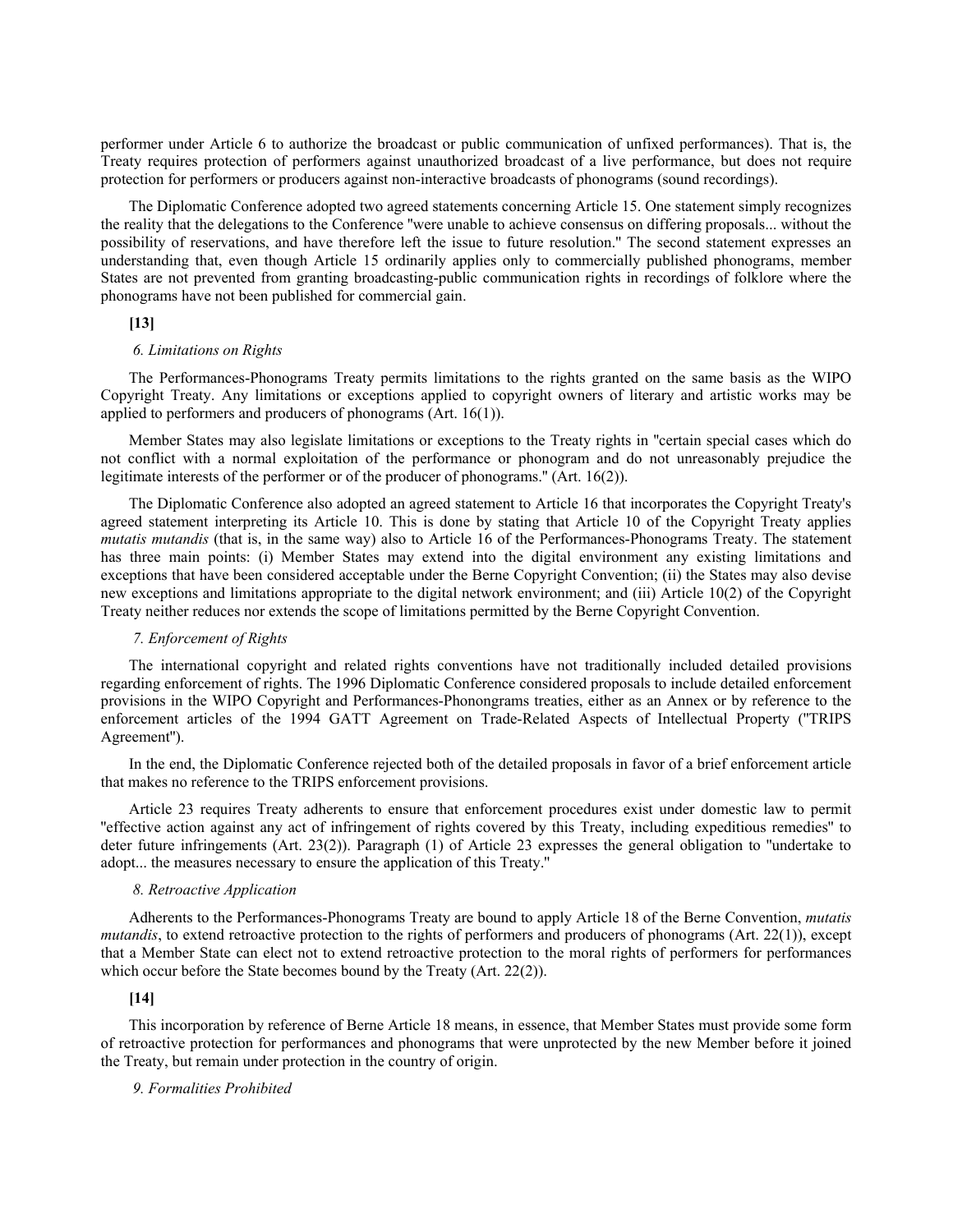Article 20 requires that the ''enjoyment and exercise of the rights provided for in this Treaty shall not be subject to any formality.'' This means that no conditions such as publication in a certain country, use of a notice to claim rights, or similar requirements may be imposed in order to enjoy or exercise the rights granted by the Treaty.

# *10. Technological Measures*

The Performances-Phonograms Treaty in Article 18 establishes a new kind of legal protection for performers and producers of phonograms. Treaty adherents shall provide ''adequate and effective legal protection and effective legal remedies against the circumvention of effective technological measures'' (that is, protection against devices or services that defeat anti-copying technologies). The obligation is expressed in general language and leaves the details of protection to national law.

### *11. Rights Management Information*

Pursuant to Article 19, Treaty adherents must provide ''adequate and effective legal remedies against any person knowingly performing'' prohibited acts relating to the removal or alteration of electronic rights management information.

This obligation extends only to rights management information in electronic form. By implication, the remedies could be criminal or civil. In the case of civil remedies, protection should apply against someone who has reasonable grounds to know that he or she has engaged in a prohibited act.

''Rights management information'' (RMI) means information that identifies the performer, the performance of the performer, the producer of the phonogram, the phonogram, the owner of any right in the performance or phonogram, or discloses the terms and conditions of use. The intent is to facilitate widespread dissemination of this information by rights holders in order to make licensing of performers' or producers' rights more readily available to the public.

In another incorporation by reference from the WIPO Copyright Treaty, the Diplomatic Conference adopted the Copyright Treaty's agreed statement concerning its rights management article. That is, the agreed statement concerning Article 12 of the Copyright Treaty applies *mutatis mutandis* also to Article 19 of the Performances-Phonograms Treaty. The agreed statement includes two understandings. First, the reference to ''infringement of any right covered by this Treaty'' encompasses both exclusive rights and rights of remuneration. Second, the Member States will not use Article 19 to devise or implement RMI systems that would have the effect of imposing formalities, prohibiting the free movement of goods, or impeding the enjoyment of Treaty rights.

# **[15]**

## *12. Audiovisual Performances Excluded*

The major policy controversy concerning the Performances-Phonograms Treaty at the 1996 Diplomatic Conference was whether or not to extend rights to performances in audiovisual works such as motion pictures. The United States argued strongly against coverage of audiovisual performances, and this viewpoint prevailed at this time.

WIPO will convene a new series of meetings to explore protection of audiovisual performances. In order to create a treaty obligation in respect of audiovisual performances, a new diplomatic conference would have to be convened. The 1996 Diplomatic Conference adopted a Resolution Concerning Audiovisual Performances which recommends development of a Protocol to the WIPO Performances-Phonograms Treaty concerning audiovisual performances, with a view to adoption of a Protocol by the end of 1998.

The definition of ''phonogram'' embodies the decision to exclude audiovisual performances. ''Phonogram'' means the fixation of sounds (or a representation of sounds) other than in the form of a fixation incorporated in a cinematographic or other audiovisual work (Art. 2(b)). An agreed statement of the Diplomatic Conference clarifies that rights in a protected phonogram (a fixation of sounds) are not affected in any way, however, by incorporation of that phonogram in the soundtrack of a motion picture or other audiovisual work (Agreed Statement concerning Article 2(b)). That is, if a pre-existing sound recording is re-recorded on the soundtrack of a motion picture, the rights of the performers and producers of the sound recording (phonogram) remain protected by the Treaty, even though the Treaty otherwise excludes protection for performances in audiovisual works.

## *13. Administrative Provisions*

Any WIPO member may become a party to the Performances and Phonograms Treaty (Art. 26(1)). No reservations are permitted, except for a reservation concerning the remuneration right for broadcasting and public communications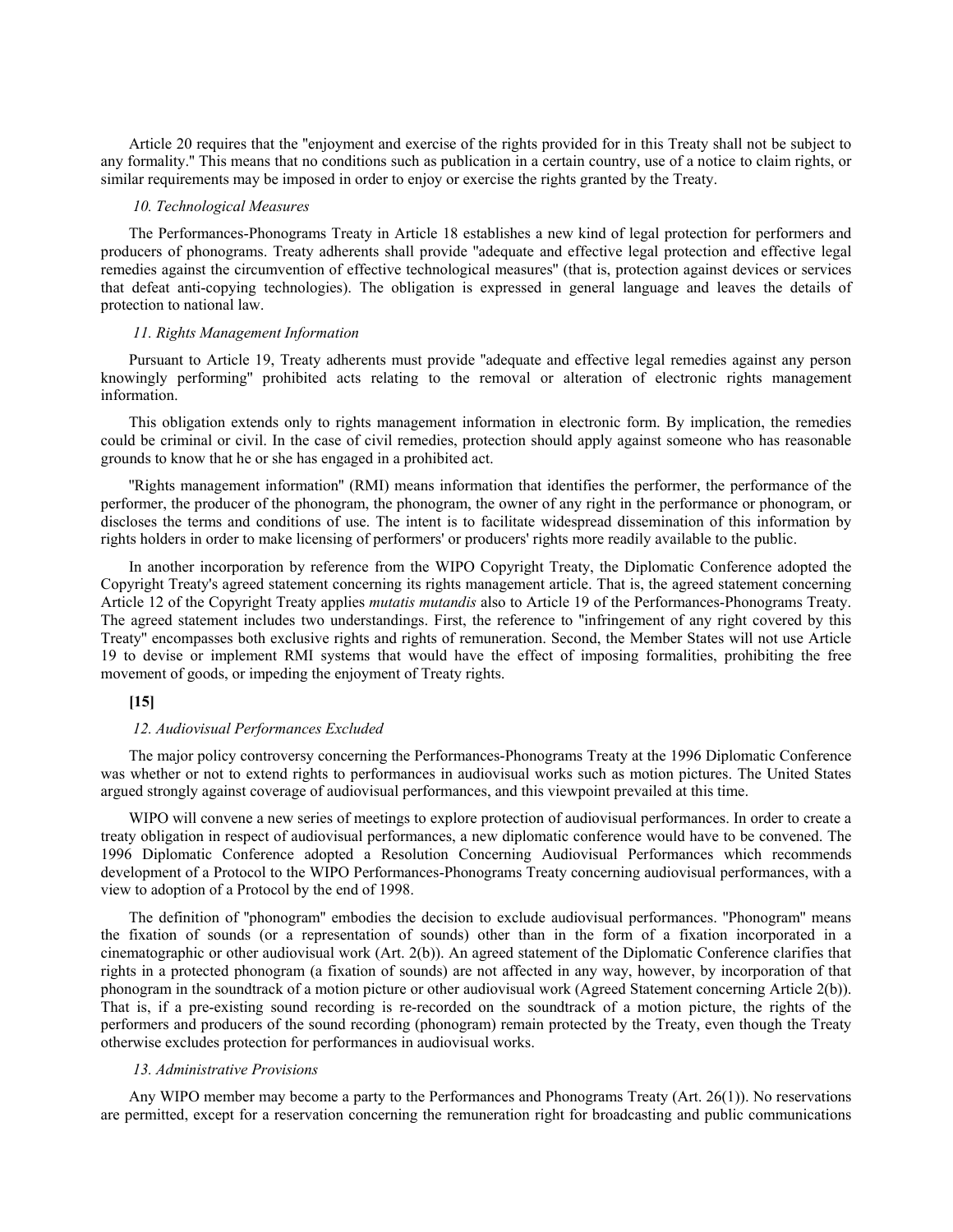(Art. 21). In addition to the Article 15(3) reservation, however, the possible reservations concerning the publication and fixation eligibility criteria of the 1961 Rome Convention are carried over into the Performances-Phonograms Treaty pursuant to Article 3(3). Subject to this one exception, a country must accept the obligations of the entire Treaty and cannot decline to be bound by certain provisions (Art. 27).

Article 24 establishes an ''Assembly'' of the member States in order to provide some organizational structure for dealing with future questions about maintenance, development, or revision of the Treaty (Art. 24(2)). The Assembly meets in regular session once every two years, upon convocation by the Director General of WIPO (Art. 24(4)). The International Bureau of WIPO performs any administrative tasks concerning the Treaty (Art. 35).

# **[16]**

## IV. ENTRY INTO FORCE AND TERMINATION

### A. ENTRY INTO FORCE

Both Conventions enter into force three months after 30 instruments of ratification have been deposited with the Director General of WIPO.

#### B. TERMINATION

Both Conventions permit for withdrawal by written notification to the Director General of WIPO. Withdrawal shall be effective one year after the date of such notification is received by the Director General.

#### V. COMMITTEE ACTION

The Committee on Foreign Relations held a public hearing on the proposed treaties on September 10, 1998 (a transcript of the hearing can be found in the annex to this report). The Committee considered the proposed Treaties on October 14, 1998 and ordered the proposed Treaties favorably reported with the recommendation that the Senate give its advice and consent to the ratification of the proposed Convention subject to one reservation, two declarations, and three provisos.

#### VI. COMMITTEE COMMENTS

The Committee on Foreign Relations recommends favorably the proposed Treaties. On balance, the Committee believes that the proposed Treaties are in the interest of the United States and urges the Senate to act promptly to give its advice and consent to ratification, subject to the conditions contained in the resolution of ratification. Several issues did arise in the course of the Committee's consideration of the Treaties, and the Committee believes that the following comments may be useful to Senate in its consideration of the proposed Treaties and to the State Department.

# A. RELATION TO IMOLEMENTING LEGISLATION

According to testimony before the Committee by Alan P. Larson, the Assistant Secretary of State for Economic Affairs, the United States core copyright industry (including the motion picture industry, publishers, software producers, and the music and recording industry) now accounts for as much as 3.6 percent of the nation's gross domestic product. Industry statistics indicate that some 3.5 million Americans are employed in this sector. An increasing portion of this economic activity is a result of foreign sales and exports. In 1996 foreign sales and exports accounted for \$ 60.18 billion according to industry statistics. The impact of weak foreign copyright laws that result in piracy and other copyright infringements is not insignificant.

These Treaties provide for broad-based principles that attempt to standardize intellectual property protections relating to digital communications worldwide. Establishment and enforcement of clear rules for commerce in this area will facilitate and perhaps

# **[17]**

stimulate the further development of U.S. computer and digital communication industry.

In order to start this process the Administration, the Congress, and various interested sectors of the economy have engaged in negotiations resulting in comprehensive copyright legislation (H.R. 2281) during the past year. The bill was passed by the House and Senate and a conference has been approved by both bodies and is awaiting the President's signature. The negotiations commenced when consensus was reached that simply ratifying these Treaties without a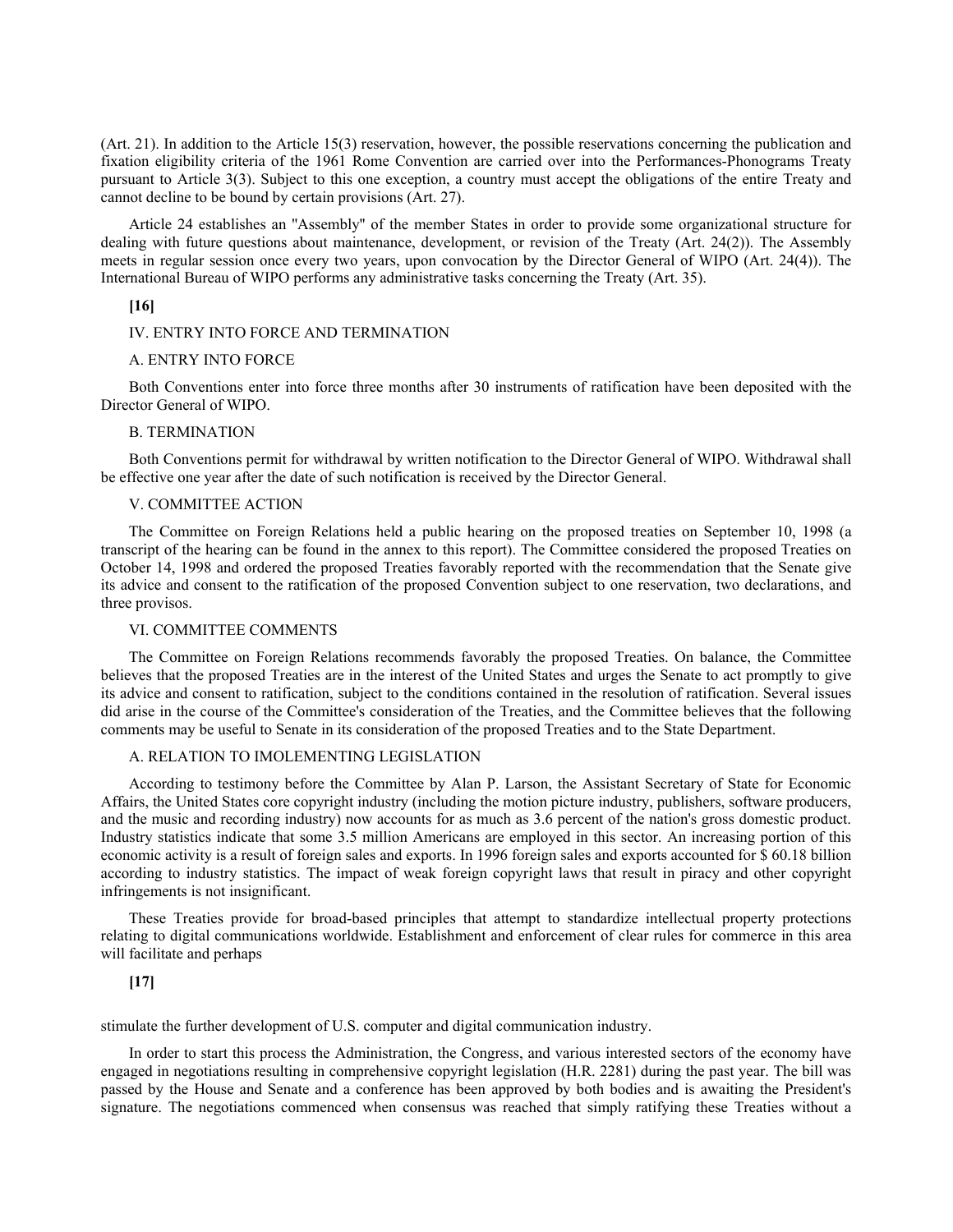simultaneous review and redrafting of U.S. law in this area would not advance fair and comprehensive intellectual property protections that balanced the interests of various sectors of this growing copyright industry.

This need for such clarification was anticipated during the Diplomatic Conference that adopted the WIPO Treaties. The Conference adopted an ''agreed statement'' regarding Article 8 of the WIPO Copyright Treaty, which states that Internet service providers (ISPs) should not be held liable when they merely provide ''physical facilities for enabling or making a communication.'' In order to address this issue, the WIPO Treaties implementing legislation (H.R. 2281) has embodied within it a compromise regarding the issue of copyright infringement liability for ISPs. The legislation establishes a clear legal framework for the rights and responsibilities of ISPs, telephone companies and copyright holders.

In order to ensure that the Treaties are directly linked to this legislation, the Committee's resolution of ratification contains a proviso that prohibits the United States from taking the final step in the ratification process--the deposit of instruments of ratification for these Treaties--until the President has signed into law a bill that implements the Treaties. The proviso stipulates that a bill implementing the Treaties must include clarifications to United States law regarding infringement liability for on-line service providers, such as contained in H.R. 2281.

The Committee urges the Executive to promote this compromise legislation as a model for domestic legislation by other Parties to the WIPO Treaties. The Committee's resolution of ratification therefore requires the President to report annually on U.S. efforts to encourage enactment of such legislation as part of the Treaty ratification and implementation process.

## B. IMPLEMENTATION AND ENFORCEMENT OF THE TREATIES

The Committee is concerned in general that once ratification and entry into force of any treaty is secured, there is little interest in ensuring full enforcement of treaty commitments. Likewise, the Committee believes that simply ratifying the proposed Treaties will do little to curb piracy of copyrighted material unles there is also a serious commitment to enforce the obligations contained in the Treaties. The impact of the Treaties therefore will depend on whether the Parties implement and enforce fully their obligations under the Treaties.

The Committee therefore supports ratification of the Treaties, but cautions this act will be largely symbolic unless Parties to the Convention both enact and enforce domestic laws that fully implement the requirements contained in the Treaties. In addition, these

# **[18]**

Treaties will do little to encourage copyright protection in countries that are not Parties to the Treaties, such as the People's Republic of China.

In order to better monitor progress of other Parties to the Treaties, the Committee has included a reporting requirement in the resolution of ratification. As a condition of ratification the President must inform the Committee annually of the status of ratification by other countries, domestic legislation enacted by other countries, enforcement of this legislation, any future negotiations, and efforts by the United States to expand membership in the Treaties. The Committee expects that the Administration will take this reporting requirement seriously and respond to each provision of the reporting requirement directly.

# C. NO RESERVATIONS CLAUSES

Article 22 of the Copyright Treaty prohibits reservations to the Treaty and Article 21 of the Performances and Phonograms Treaty prohibits reservations except in one narrow context. While the Committee recognizes that an abuse of reservations can be detrimental to enforcement of the conditions agreed to during a treaty negotiation, the Committee continues to be concerned by the increasingly common practice of agreeing to such ''no reservations'' clauses, which impinge upon the Senate's prerogatives. The Committee questions whether there is any substantive evidence that other Parties would place numerous or burdensome reservations on the treaty so as to undermine U.S. interests.

The Committee's recommended Resolution of Ratification contains a declaration that it is the Sense of the Senate that such ''no reservations'' and ''limited reservations'' provisions can inhibit the Senate in its Constitutional obligation of providing advice and consent, and approval of this Treaty should not be read as a precedent for approval of other treaties containing such a provision.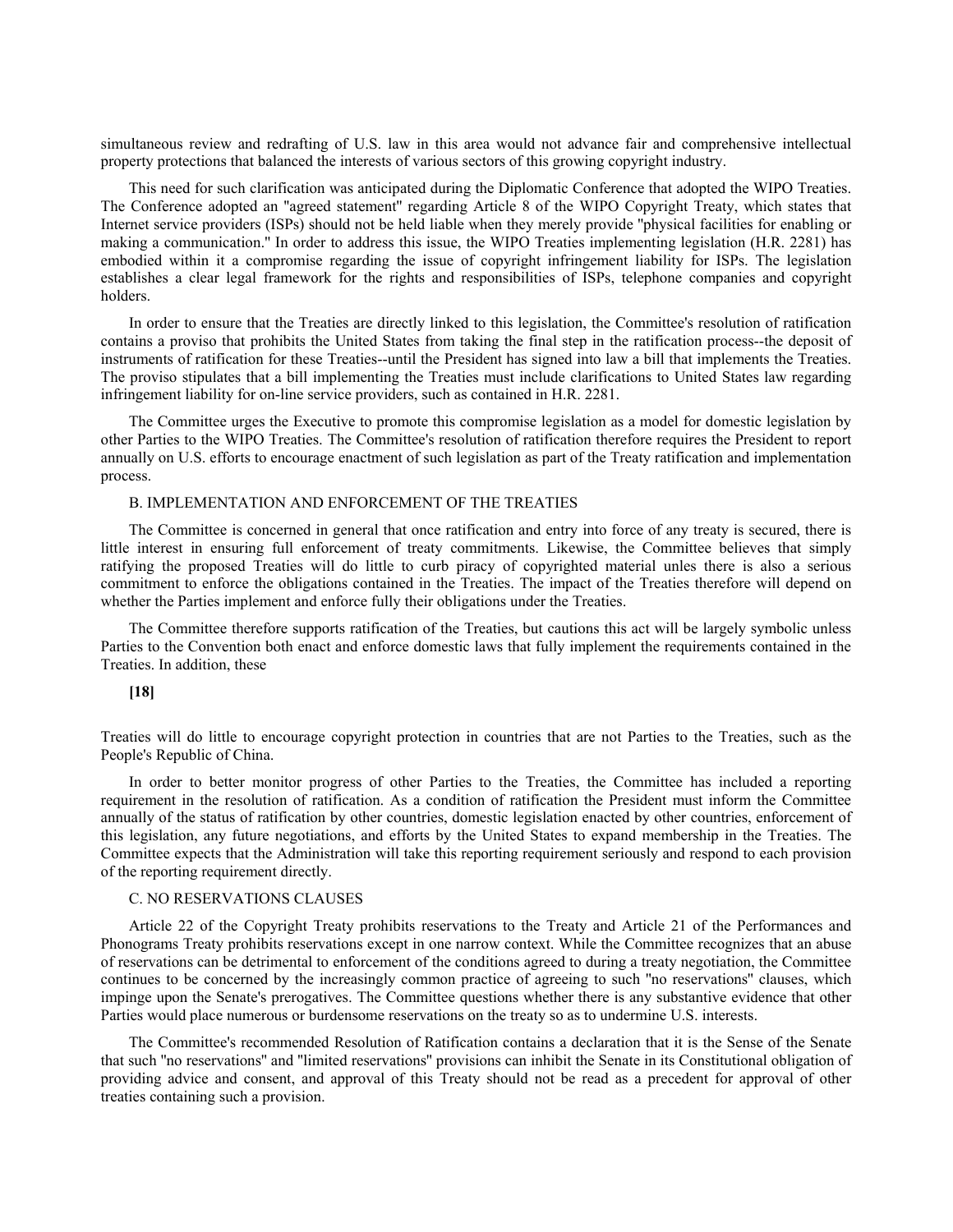Although the Committee has determined that this treaty is beneficial to the interests of the United States and should be approved notwithstanding these provisions, the Committee will continue to object to the inclusion of such provisions in U.S. Treaties. The Committee repeatedly has expressed in report language its concern that such ''no reservations'' provisions are problematic to Senate ratification, yet there has been no apparent decline in the inclusion of such provisions in treaties signed by the United States, nor any attempt to consult with the Committee prior to the inclusion of such provisions.

## VII. EXPLANATION OF PROPOSED CONVENTION

For a detailed article-by-article analysis of the proposed Convention, see the letter of submittal from the Secretary of State, which is set forth at pages V-X of Treaty Doc. 105-17.

# VIII. TEXT OF THE RESOLUTION OF RATIFICATION

*Resolved, (two-thirds of the Senators present concurring therein)*, That the Senate advise and consent to the ratification of the World Intellectual Property Organization Copyright Treaty and the World Intellectual Property Organization Performances and Phonograms

**[19]**

Treaty, done at Geneva on December 20, 1996, and signed by the United States on April 12, 1997 (Treaty Doc. 105-17), subject to the reservation of subsection (a), the declarations of subsection (b), and the provisos of subsection (c).

(a) RESERVATION.--The advice and consent of the Senate to the WIPO Performances and Phonograms Treaty is subject to the following reservation, which shall be included in the instrument of ratification and shall be binding on the President:

REMUNERATION RIGHT LIMITATION.--Pursuant to Article 15(3) of the WIPO Performances and Phonograms Treaty, the United States will apply the provisions of Article 15(1) of the WIPO Performances and Phonograms Treaty only in respect of certain acts of broadcasting and communication to the public by digital means for which a direct or indirect fee is charged for reception, and for other retransmissions and digital phonorecord deliveries, as provided under the United States law.

(b) DECLARATIONS.--The advice and consent of the Senate is subject to the following declaration:

(1) LIMITED RESERVATIONS PROVISIONS.--It is the Sense of the Senate that a ''limited reservations'' provision, such as that contained in Article 21 of the Performances and Phonograms Treaty, and a ''no reservations'' provision, such as that contained in Article 22 of the Copyright Treaty, have the effect of inhibiting the Senate in its exercise of its constitutional duty to give advice and consent to ratification of a treaty, and the Senate's approval of these treaties should not be construed as a precedent for acquiescence to future treaties containing such provisions.

(2) TREATY INTERPRETATION.--The Senate affirms the applicability to all treaties of the constitutionally based principles of treaty interpretation set forth in Condition (1) of the resolution of ratification of the INF Treaty, approved by the Senate on May 27, 1988, and Condition (8) of the resolution of ratification of the Document Agreed Among the States Parties to the Treaty on Conventional Armed Forces in Europe, approved by the Senate on May 14, 1997.

(c) PROVISOS.--The advice and consent of the Senate is subject to the following provisos:

(1) CONDITION FOR RATIFICATION.--The United States shall not deposit the instruments of ratification for these Treaties until such time as the President signs into law a bill that implements the Treaties, and that includes clarifications to United States law regarding infringement liability for on-line service providers, such as contained in H.R. 2281.

(2) REPORT.--On October 1, 1999, and annually thereafter for five years, unless extended by an Act of Congress, the President shall submit to the Committee on Foreign Relations of the Senate, and the Speaker of the House of Representatives, a report that sets out: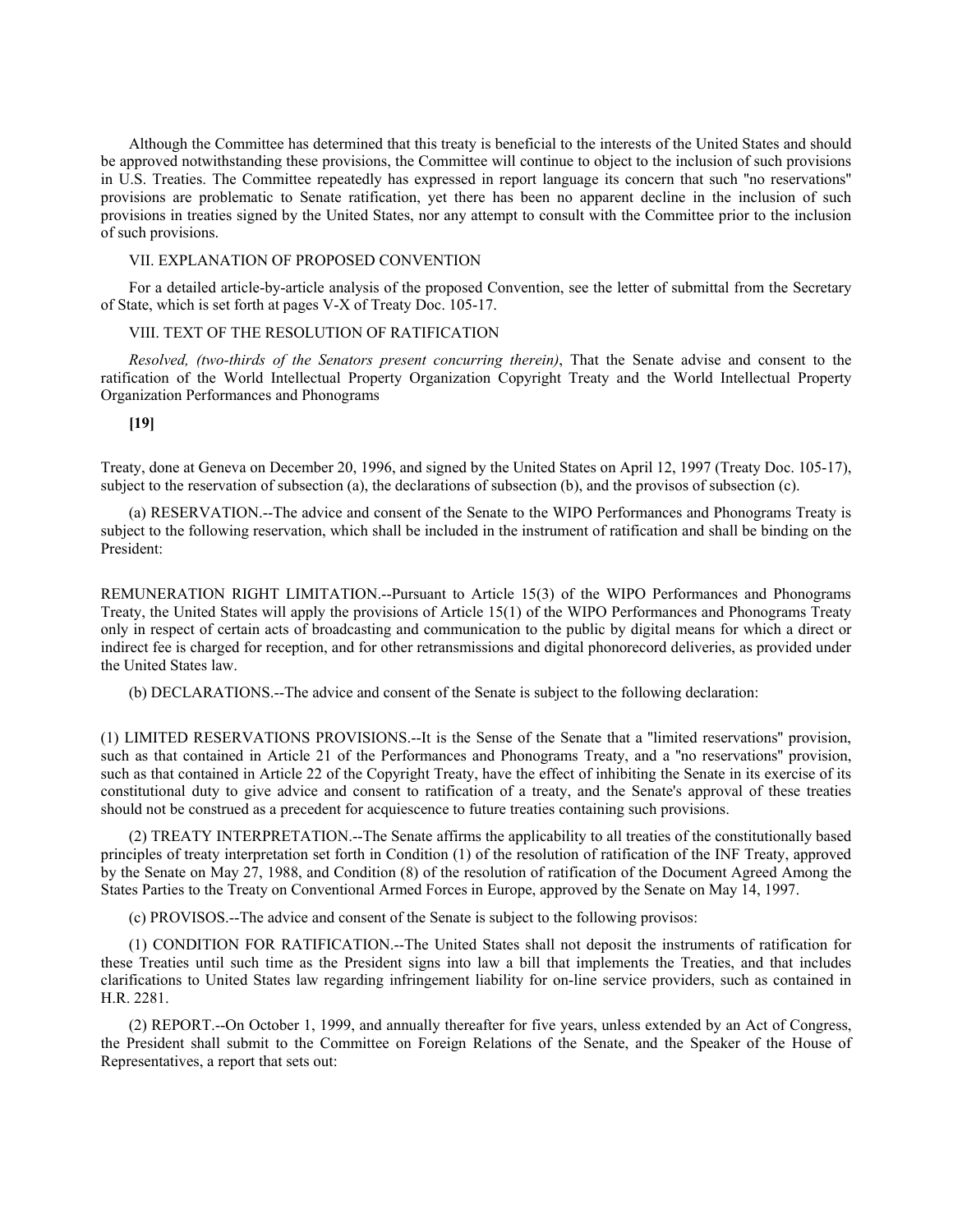(A) RATIFICATION.--a list of the countries that have ratified the Treaties, the dates of ratification and entry into force for each country, and a detailed account of U.S.

**[20]**

efforts to encourage other nations that are signatories to the Treaties to ratify and implement them.

(B) DOMESTIC LEGISLATION IMPLEMENTING THE CONVENTION.--a description of the domestic laws enacted by each Party to the Treaties that implement commitments under the Treaties, and an assessment of the compatibility of the laws of each country with the requirements of the Treaties.

(C) ENFORCEMENT.--an assessment of the measures taken by each Party to fulfill its obligations under the Treaties, and to advance its object and purpose, during the previous year. This shall include an assessment of the enforcement by each Party of its domestic laws implementing the obligations of the Treaties, including its efforts to:

(i) investigate and prosecute cases of piracy;

(ii) provide sufficient resources to enforce its obligations under the Treaties;

(iii) provide adequate and effective legal remedies against circumvention of effective technological measures that are used by copyright owners in connection with the exercise of their rights under the Treaties or the Berne Convention and that restrict acts, in respect of their works, which are not authorized by the copyright owners concerned or permitted by law.

(D) FUTURE NEGOTIATIONS.--a description of the future work of the Parties to the Treaties, including work on any new treaties related to copyright or phonogram protection.

(E) EXPANDED MEMBERSHIP.--a description of U.S. efforts to encourage other non-signatory countries to sign, ratify, implement, and enforce the Treaties, including efforts to encourage the clarification of laws regarding Internet service provider liability.

(3) SUPREMACY OF THE CONSTITUTION.--Nothing in the Convention requires or authorizes legislation or other action by the United States of America that is prohibited by the Constitution of the United States as interpreted by the United States.

**Editor's Note:** The appendix to this report, The World Intellectual Property Organization Copyright Treaty and World Intellectual Property Organization Performances and Phonograms Treaty (Treaty Doc. 105-17), is not reprinted. This appendix presents testimony before the Committee on Foreign Relations on Thursday, September 10, 1998. Please see the orignial source for this information.

# FOOTNOTES:

[n1] Footnote 1. Berne Article 2 specifies the subject matter protected ("literary and artistic works" in general; specific categories of works are listed). Berne Article 2bis allows national legislation to exclude protection for political and legal speeches, and to allow fair use of lectures, addresses and similar works by the press and media, subject to the right of the author to copyright a collection of these works. Berne Article 3 establishes the highly important rules concerning eligibility to claim protection under the Convention, usually based on nationality of the author or place of first publication (so-called ''points of attachment''). Berne Article 4 establishes special eligibility rules for cinematographic works (usually the place where the author's production facilities are headquartered or the author's habitual residence in a member country) and works of architecture (the Berne country where the building is located). Berne Article 5 prohibits formalities on the enjoyment or exercise of rights, establishes that protection must be extended to eligible foreigners based on the principle of national treatment, and establishes rules defining the ''country of origin'' and provides that protection in the ''country of origin'' is ordinarily governed by national law (i.e., the rights granted authors by the Berne Convention do not have to be applied in the country of origin). Berne Article 6 permits members to retaliate against (i.e., deny protection for works of) nationals of non-members who fail to provide adequate protection for works of